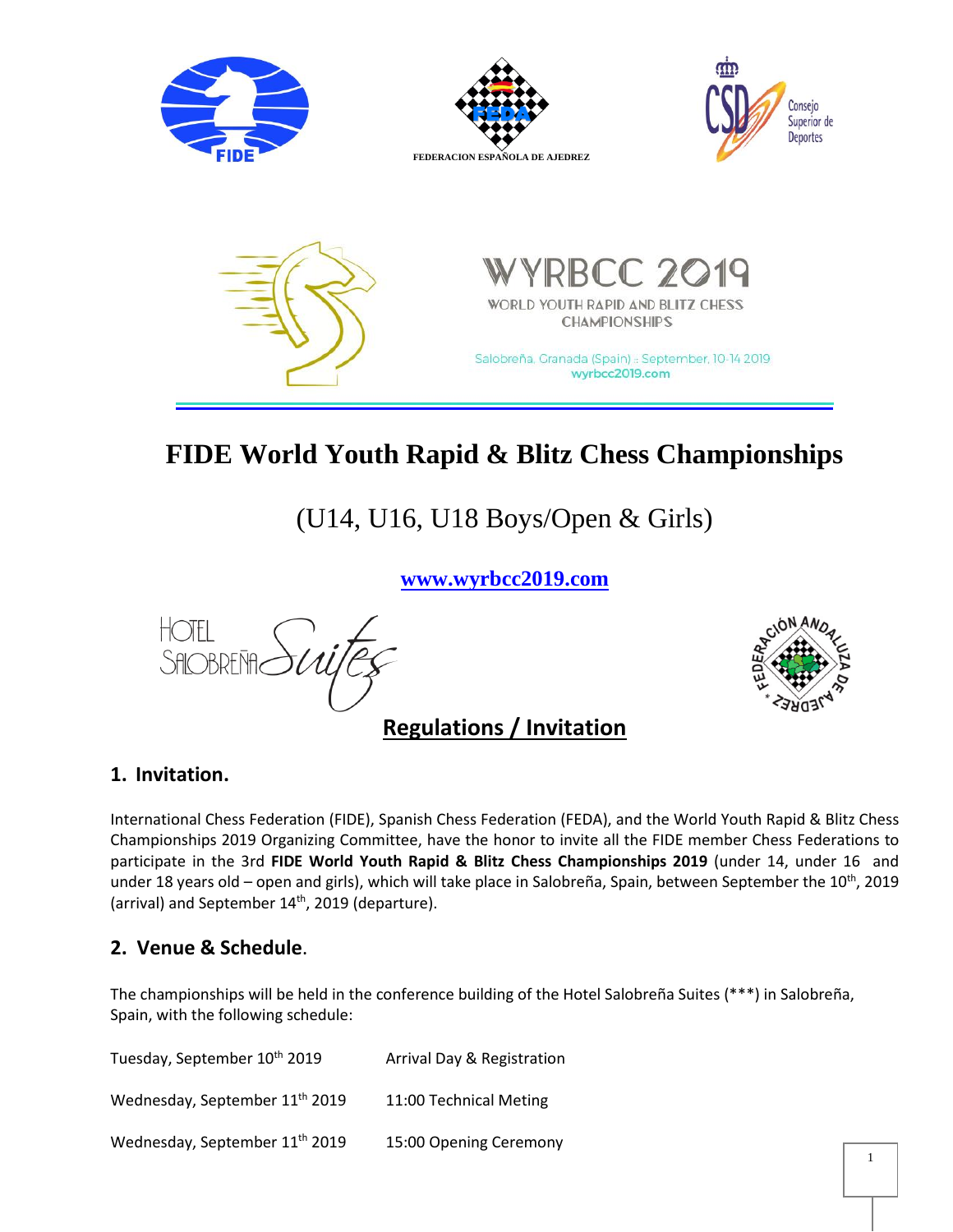



15:30 Round 1 Rapid Championship

16:30 Round 2 Rapid Championship

17:30 Round 3 Rapid Championship

18:30 Round 4 Rapid Championship

19:30 Round 5 Rapid Championship

15:00 Round 6 Rapid Championship

16:00 Round 7 Rapid Championship

17:00 Round 8 Rapid Championship

18:00 Round 9 Rapid Championship

19:00 Round 10 Rapid Championship

20:00 Round 11 Rapid Championship

10:00 Round 1 Blitz Championship

10:30 Round 2 Blitz Championship

11:00 Round 3 Blitz Championship

11:30 Round 4 Blitz Championship

12:00 Round 5 Blitz Championship

12:30 Round 6 Blitz Championship

16:00 Round 1 Blitz Championship

16:30 Round 1 Blitz Championship

17:00 Round 1 Blitz Championship

17:30 Round 1 Blitz Championship

18:00 Round 1 Blitz Championship

20:00 Closing Ceremony



Wednesday, September 11<sup>th</sup> 2019 Wednesday, September 11<sup>th</sup> 2019 Wednesday, September 11<sup>th</sup> 2019 Wednesday, September 11<sup>th</sup> 2019 Wednesday, September 11<sup>th</sup> 2019

Thursday, September 12 Thursday, September 12 Thursday, September 12 Thursday, September 12 Thursday, September 12 Thursday, September 12

Friday, September 13 Friday, September 13 Friday, September 13 Friday, September 13 Friday, September 13 Friday, September 13

Friday, September 13 Friday, September 13 Friday, September 13 Friday, September 13 Friday, September 13 Friday, September 13

Saturday, September 14<sup>th</sup> 2019 Departure Day

## **3. Participation**.

Each federation can register unlimited number of players in each of the categories – Under 14, 16 and 18 (open and girls). A player must not have reached his 14<sup>th</sup>, 16<sup>th</sup> or 18<sup>th</sup> birthday, respectively, before 1 January 2019.

**3.1.** A player registered in a lower category of age due to a mistake in specifying his/her birthday will have his/her registration suspended until rectification.

**3.2.** All persons, besides the players, shall be classified as Accompanying Persons.

**3.3.** Access to the playing areas, venues and the hotel will be allowed only to persons accredited by the organizer.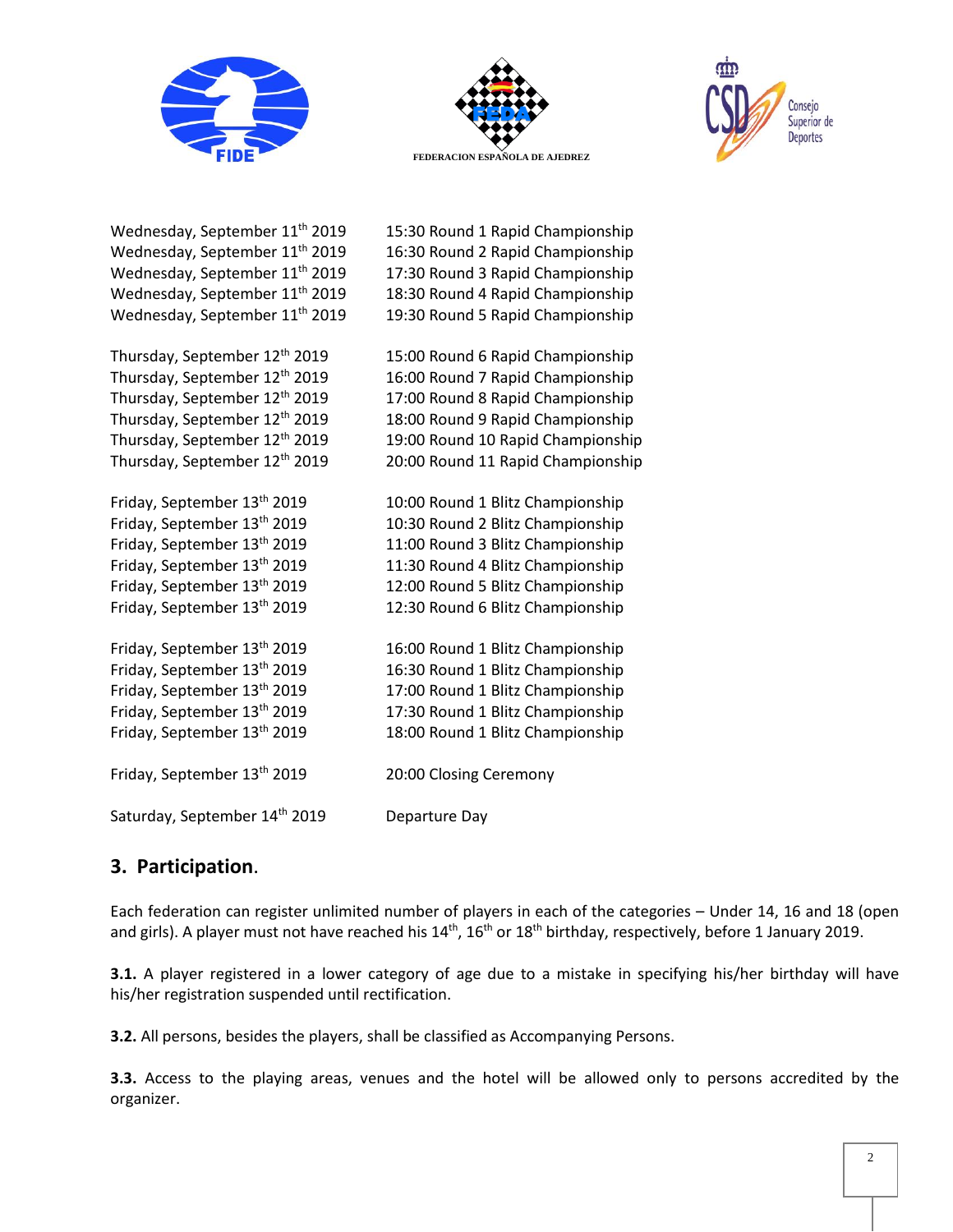

**3.4.** As per FIDE regulations, all players and accompanying persons must be accredited and stay at the official hotels of the event. Bookings and accreditation are possible only through the procedure described in these regulations.

**3.5.** In order to provide appropriate tournament conditions, the federations must complete carefully the official registration form (can be found on the official website: [www.wyrbcc2019.com](http://www.wyrbcc2019.com/) which has also been sent to national federations with its username and password) and send it back to the Organizing Committee by **10th July 2019**. Any other form will not be accepted.

## **4. FIDE entrance fees.**

In accordance with FIDE regulations, a FIDE entry fee of 70 € (euros) for both competitions or 35 € (euros) for each competition should be paid before the start of the tournament.

The National Federations must send this amount directly to the FIDE bank account or FIDE will charge the National Federation account card.

### **5. Registration and Entry Fees - Payments.**

**5.1.** Each player and each accompanying official or accompanying person must pay the amount of **one hundred euros (100 €)** at the moment of their registration before 10<sup>th</sup> July 2019. This registration fee is compulsory and represents a confirmation of participation; otherwise a registration will be invalid and will not be accepted. This payment includes transportation from and to Málaga international airport or Málaga train station "María Zambrano" (AVE), transportation between hotels and the playing venue, identification, badges and organization costs.

**5.2.** The deadline for registration is 10<sup>th</sup> July 2019. After this day, a penalty of eighty euros (80 €) for each late registration will be charged to participants till 10<sup>th</sup> August 2019. After this date, organizers reserve the right to refuse or decline late registrations or charge higher costs for participants.

**5.3.** The registration form must include the Federation, FIDE ID, surname, first name, and the passport details of every player and every accompanying person. It must also include the name, details and phone number / address / fax / email of the chief of the delegation if any.

**5.4.** All the travel expenses must be paid by the participants or their federations. Only member federations of FIDE (not suspended, not in arrears) are entitled to submit registration forms. Individual applications will not be accepted if the national federation does not confirm such registration.

**5.5.** When registering (by 10<sup>th</sup> July 2019), the organization fee of 100 € (euros) and a 30% prepayment of the cost for board and lodging shall be paid through the organizing bank account bellow. The prepayment is not refundable in case of any cancelation.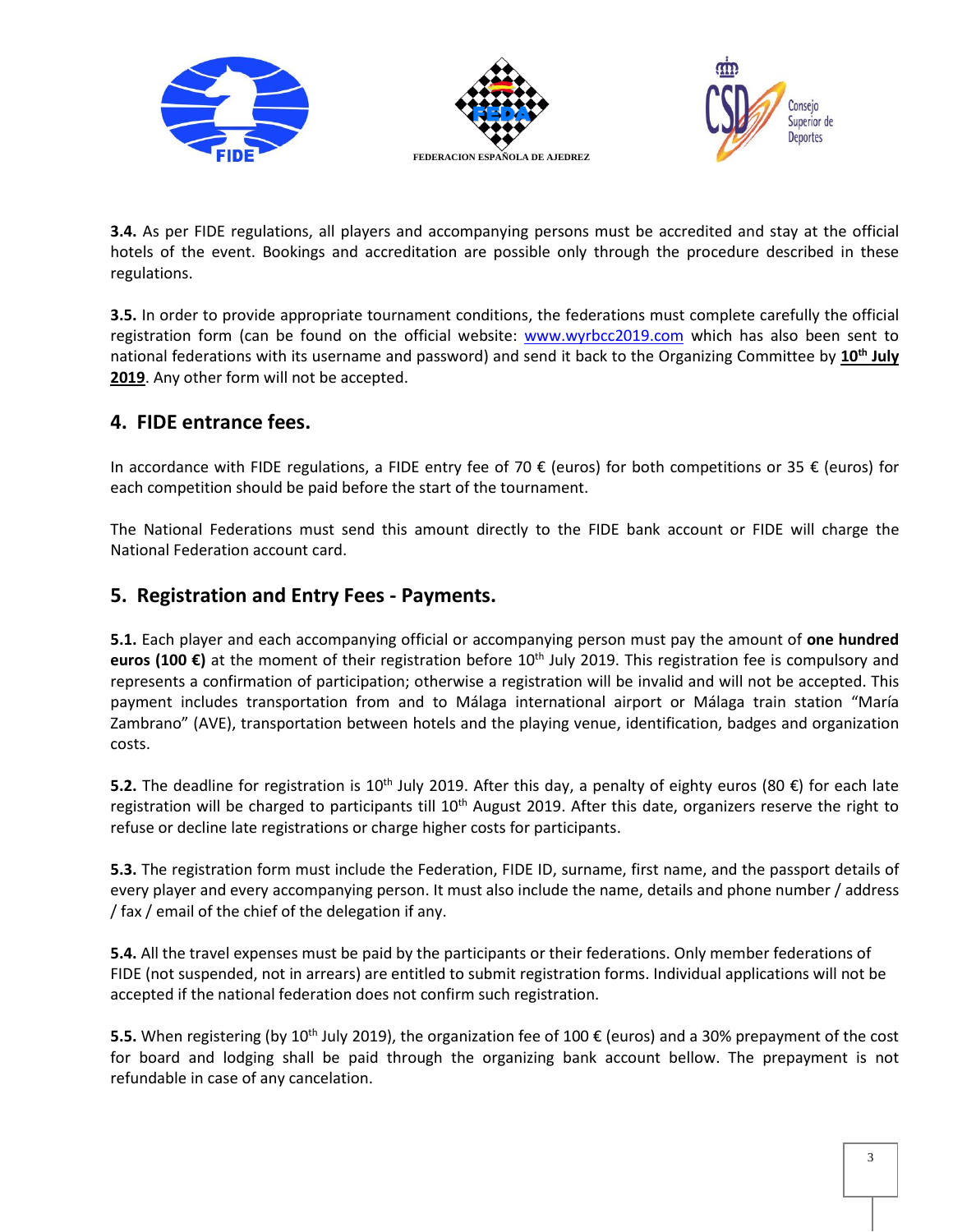





Account beneficiary holder: FEDERACION ESPAÑOLA DE AJEDREZ IBAN account number: ES82 0075 0349 4106 0617 8264 Bank name: Banco Popular BIC/SWIFT code: POPUESMM

**5.6.** When payments are confirmed, the Organizing Committee will send to the participating Federation the confirmation of the hotel reservations.

**5.7.** All payments must be finalized upon arrival. Players will not be paired until all payments and fees are received by the Organizing Committee.

## **6. Travel.**

**Travels**: **The deadline date to send travel details is 25th July 2019** (otherwise the Organizing Committee will not have time to provide proper transportation). Please, use the forms on the official website [\(www.wyrbcc2019.com\)](http://www.wyrbcc2019.com/).

The venue and hotels are 100 km from Málaga - Costa del Sol airport (AGP).

The organizer will provide a free transport service for all participants from and to official airport of Málaga - Costa del Sol airport (AGP) or Málaga train station "María Zambrano" (AVE) for arrival on the 10<sup>th</sup> of September and return on the 14 **th** of September. If any delegation arrives one or two days before the competition or leaves later the same amount of days, the same service will be provided.

Players who make private transport arrangements and clearly indicate this in the registration form will be fully responsible for any problems they experience during arrival or departure.

## **7. Accommodation.**

**7.1.** Accommodation will be offered in the official hotels booked by the Organizing Committee in Salobreña. There is free Wireless connection in the whole hotel.

**7.2.** Accommodation prices: the deadline for registration is the 10<sup>th</sup> of July 2019. We strongly keeping to this deadline or there may be a surcharge of 5%

**7.3.** All accommodation costs will be paid for four (4) nights as a total package plus registration fee for whoever is arriving on September 10<sup>th</sup> and leaving on September 14<sup>th</sup>. If someone, comes later or leaves earlier, they will pay at least this cost as a total cost. If any participants will be arriving earlier or leaving later, they will pay the difference of the nights mentioned below.

#### **7.4. Hotel prices:**

In all hotels the accommodation regime is (FP) Full Pension (Breakfast, lunch, dinner).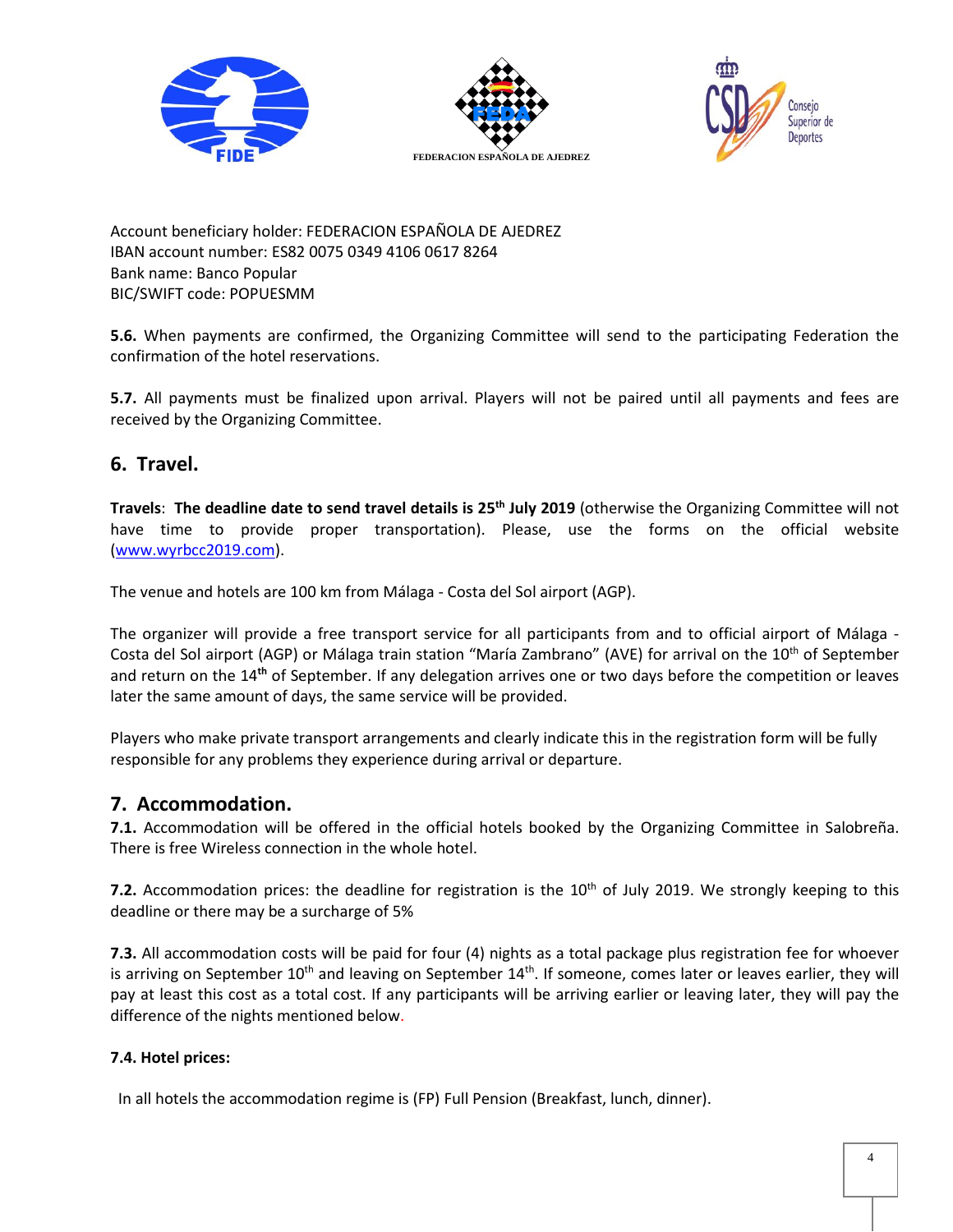





1.- THREE STARS HOTEL \*\*\*

Triple room: 59 €/ day per person, 236 € total per person (4 nights). Double room: 63 €/ day per person, 252 € total per person (4 nights). Single room: 89 €/ day per person, 356 € total per person (4 nights).

HOTEL SALOBREÑA SUITES: <http://www.hotelsalobrena.es/> (350 beds)

\*If the hotel occupation was exceeded, the alternative hotel would be:

HOTEL AVENIDA TROPICAL: <http://www.hotelavenidatropical.com/> (60 beds)\*

2.- FOUR STARS HOTEL \*\*\*\*

Triple room: 76 €/ day per person, 304 € total per person (4 nights). Double room: 80 €/ day per person, 320 € total per person (4 nights). Single room: 146 €/ day per person, 584 € total per person (4 nights).

HOTEL PLAYA GRANADA CLUB RESORT: <https://www.playagranadaclubresort.com/> (120 beds)\*

\*If the hotel occupation was exceeded, the alternative hotel would be:

HOTEL ELBA MOTRIL: <https://www.hoteleselba.com/es/hotel/elba-motril-beach-business-hotel> (50 beds)

**Important:** Rooms will be booked on the principle of FCFS (First Come First Served). It is understood to have fulfilled the payment of the rooms.

**7.5.** Free-shuttle service between the hotels and the tournament hall will be arranged for all accredited players and accompanying persons.

**7.6**. Each delegation must organize their room bookings in a reasonable proportion of double and triple rooms. The number of single rooms is limited.

**7.7.** The assignment of the hotels to each federation will be decided by the organization. Also, the final distributions of the rooms, if necessary.

**7.8.** Once the bank transfer is confirmed, the Organizing Committee will send the confirmation of the hotel booking to the corresponding national federation.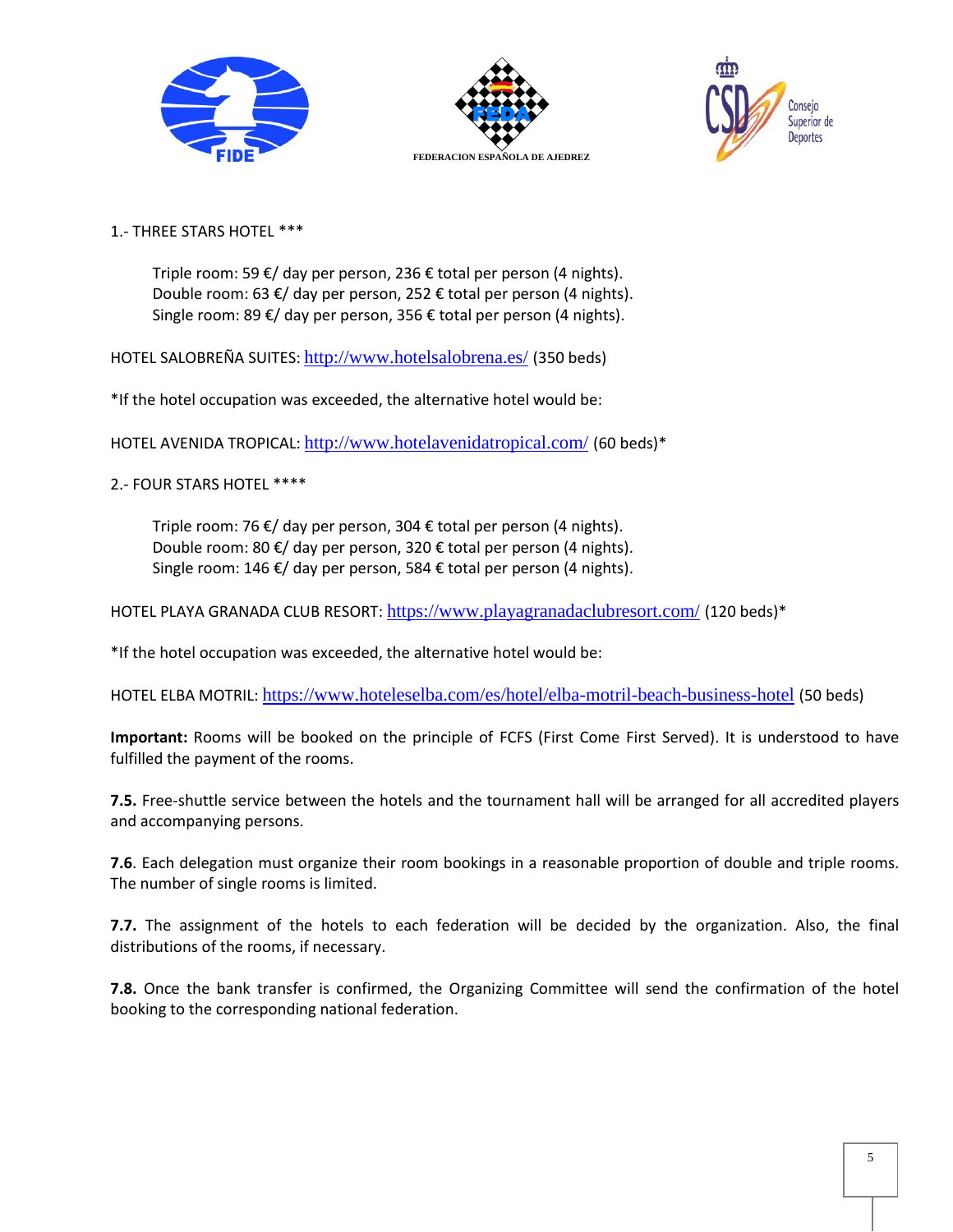





## **8. Technical Regulations.**

**8.1.** The tournament will be played using the Swiss system with 11 rounds. If a player does not have an existing FIDE rapid or blitz rating, the his/her classical rating will be used, where applicable.

**8.2.** The time control for the rapid championships will be 15 minutes plus 5 seconds per move increment from white's first move. The time control for the blitz championships will be 3 minutes plus 2 seconds per move increment from white's first move.

**8.3.** The Tiebreak criteria is:

- **1-** The direct game/s between the tied players (only if all tied have played each other),
- **2-** Buchholz cut 1,
- **3-** Buchholz
- **4-** The greater number of games with black (unplayed games count as played with white),
- **5-** The greater number of wins.

### **9. Appeals Committee.**

The Chairman and the Appeals Committee will be announced before the start of the Championship.

## **10. Procedure for Submission of Appeals.**

Protests against the decisions of the Chief Arbiter must be submitted in writing within 15 minutes after the end of the respective game.

**10.1.** A protest fee of **two hundred euros (200 €)** shall be payable to FIDE which is refundable if the protest is upheld. The Appeals Committee may also decide to refund the fee if it considers the appeal was not frivolous.

**10.2.** An appeal must be submitted by the player or the head of delegation.

**10.3.** The decisions of the Appeals Committee are final.

#### **11. Information about visas.**

**11.1.** The federations or players who need assistance with their visas are asked to contact as soon as possible the Organizing Committee. Last day for requesting visas is the 10<sup>th</sup> July 2019.

**11.2.** The Tournament Director will supply official letters of invitation only after all the payments are made (registration and accommodation fees for every member of the delegation).